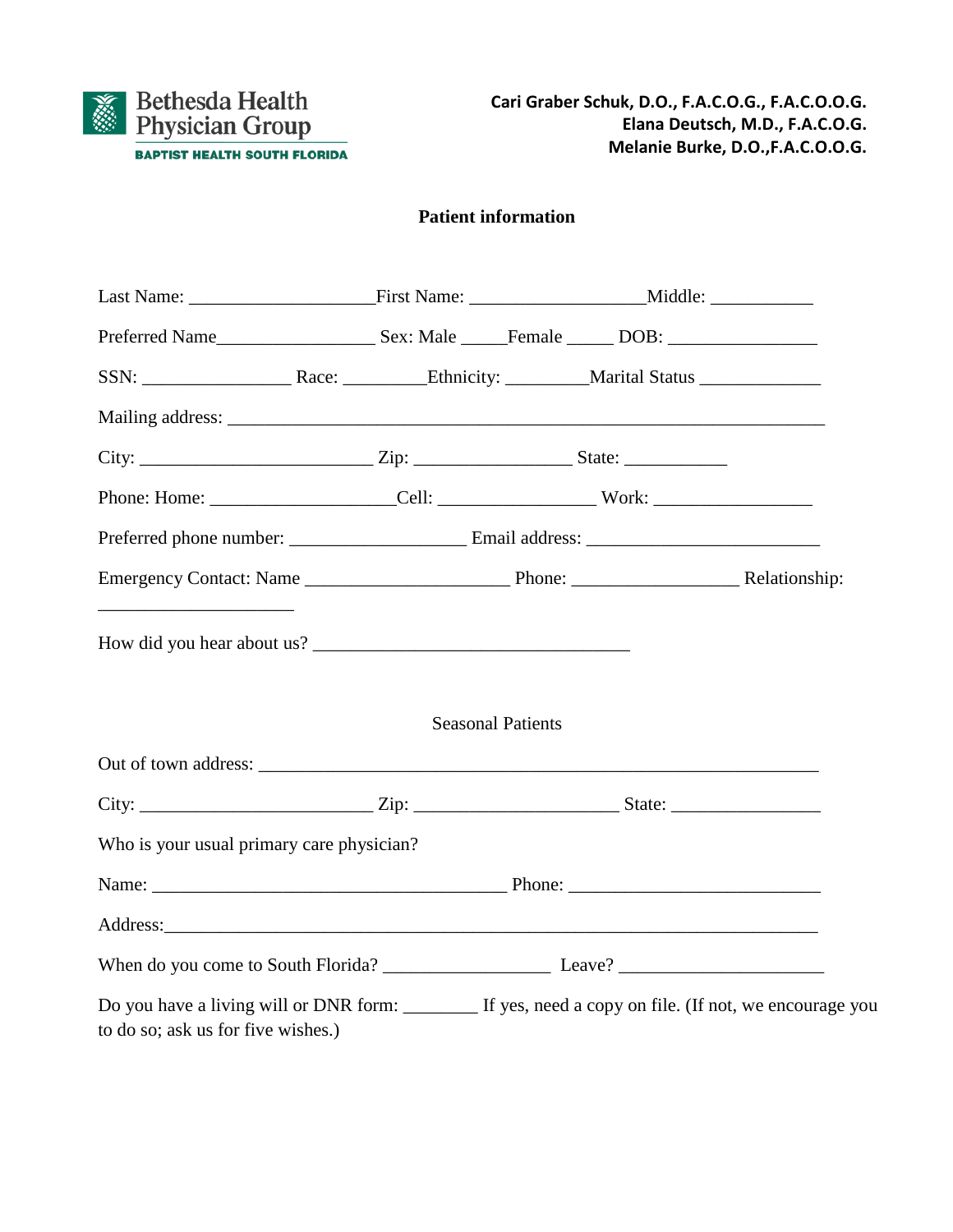

# **CONSENT RECORD**

- 1. FINANCIAL AGREEMENT-I hereby guarantee payment of all charges incurred for services render by Bethesda Health Physician Group by authorized treating physician(s). Further, I guarantee payment of all attorney fees, court costs and collection charges incurred in the event collection action is initiated by Bethesda Health Physician Group.
- 2. MEDICARE/MEDICAID ASSIGNMENT AND AUTHORIZATION TO RELEASE INFORMATIN AND PAYMENT REQUEST. I assign benefits and request that payment be made directly to Bethesda Health Physician Group. I understand that I am responsible for any deductibles and co-payments applicable.
- 3. USES AND DISCLOSURES OF HEALTH INFORMATION I understand that Bethesda Health Physician Group will use and disclose my personal health information to provide treatment and process claims. This includes release of information to insurance carriers,  $3<sup>rd</sup>$  party payers or their agents, with any right to privacy waived including any treatment for mental illness, alcohol abuse, drug abuse or HIV as may be necessary. Further, my information and medical records may be disclosed to members of the hospital's medical staff involved in my subsequent care and treatment. For details of uses and disclosures, refer to Notice of Privacy Practices.
- 4. CONSENT FOR GENERAL MEDICAL TREATMENT I hereby authorize Bethesda Health Physician Group in charge of my care to administer any treatment, receive results of tests and services rendered, to administer medications deemed necessary or advisable in my diagnosis and treatment. I am aware that the practice of medicine is not an exact science and I acknowledge that no guarantees have been made to me as to the results of treatments of examinations at Bethesda Health Physician Group.

5. PRIVACY PRACTICES – I have been made aware of Bethesda's Privacy practices as described in the Notice of Privacy Practices.

- 6. I authorized the release of any medical information necessary to process my claims. I assign benefits and request payment be made to Bethesda Health Physician Group. I permit a copy of these authorizations to be used in place of the original. I accept responsibility for all charges incurred and I am responsible for payment. Where applicable, regulations pertaining to Medicare assignment and HMO assignment of benefits apply.
- 7. I authorize Bethesda Health Physician Group to electronically obtain and submit immunization and medication records through the electronic portal or exchange with whom we have a relationship.

I understand that this consent is subject to revocation at any time to the extent that action has been taken in reliance thereon. I certify that I have read the foregoing, received a copy thereof, and I am the patient, the patient's legal representative or dully authorized by the patient as the patient's general agent to execute the above and accept its terms. I also fully understand the consent contained in this record and voluntarily execute it.

Patient Signature: \_\_\_\_\_\_\_\_\_\_\_\_\_\_\_\_\_\_\_\_\_\_\_\_\_\_\_\_\_\_\_\_\_\_\_\_\_\_\_\_\_\_\_\_\_\_\_\_\_\_\_\_\_\_\_\_ Date: \_\_\_\_\_\_\_\_\_\_\_\_\_\_\_\_\_\_\_\_\_\_\_\_\_\_\_\_\_\_\_\_\_\_\_\_\_

If other than patient, state relationship

Witness Signature:

### **PATIENT CONTACT**

### **Contact Information\***

The following people, other than duly designated guardian or conservator, are authorized to discuss my medical condition or billing information:

| Name | Relationship | Phone Number        |  |
|------|--------------|---------------------|--|
|      |              |                     |  |
|      |              |                     |  |
| Name | Relationship | <b>Phone Number</b> |  |
|      |              |                     |  |
|      |              |                     |  |
|      |              | Phone number:       |  |
|      |              |                     |  |

**\*Please Note:** This contact information will remain in effect unless change is received from you in writing.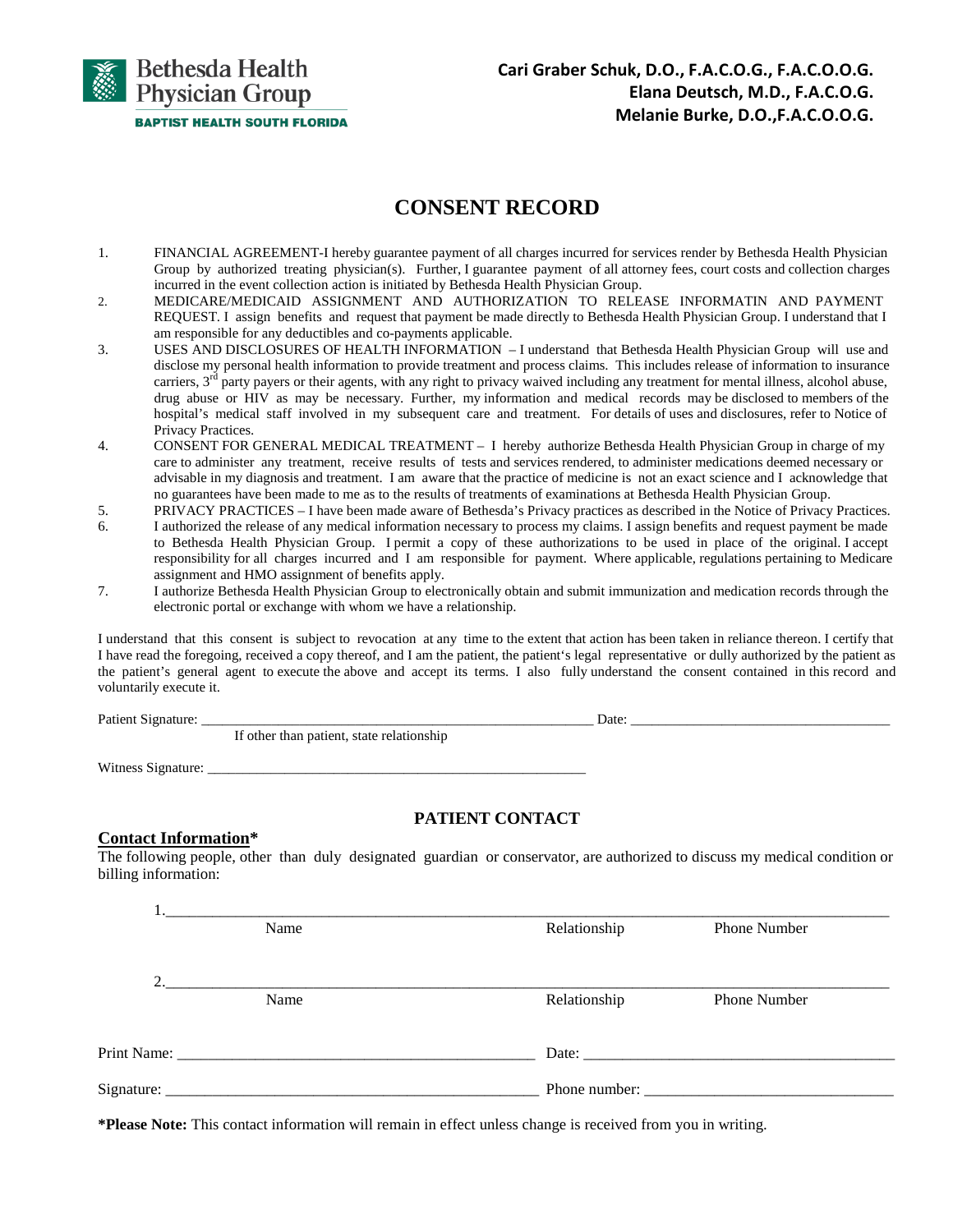

#### AUTHORIZATION TO USE OR DISCLOSE PROTECTED HEALTH INFORMATION I hereby authorize that my Medical Records be released from or to (circle one)

|          | I hereby authorize that my Medical Records be released to or from (circle one) Fax: Enter fax # here |
|----------|------------------------------------------------------------------------------------------------------|
|          | Physician Name/Clinic:                                                                               |
|          |                                                                                                      |
|          |                                                                                                      |
|          | <b>Information Requested</b>                                                                         |
| $\Omega$ |                                                                                                      |
| $\Omega$ | Physician notes                                                                                      |
| $\Omega$ | Lab results                                                                                          |
| $\Omega$ | X-ray reports                                                                                        |
| $\Omega$ | Complete record                                                                                      |
| $\Omega$ |                                                                                                      |
|          | Purpose for Use of Disclosure of Protected Health Information                                        |
| $\Omega$ | <b>Permanent Transfer</b>                                                                            |
| $\Omega$ | Referral                                                                                             |
| $\Omega$ |                                                                                                      |

| Prime.<br>−<br><br>_ | .<br>Jate | ᠈⊾<br> |  |
|----------------------|-----------|--------|--|
|                      |           |        |  |

SENSITIVE INFORMATION: I understand that the information in my record may include information relating to sexually transmitted diseases, acquired immunodeficiency syndrome (AIDS), or infection with the Human Immunodeficiency Virus (HIV). It may also include information about behavioral or mental health services or treatment for alcohol and drug abuse.

REDISCLOSURE: I understand that any disclosure of information carries with it the potential for re-disclosure and that the information then may not be protected by federal confidentiality rules.

RIGHT TO REVOKE: I understand that I have the right to revoke this authorization at any time; I understand that my revocation must be in writing. And I understand that the revocation will not apply to information already released based on this authorization.

ORTHER RIGHTS: I understand that authorizing the disclosure of this health information is voluntary. I can refuse to sign this authorization. I do not need to sign this form to assure treatment. I understand that I may inspect or obtain a copy of the information to be used or disclosed.

EXPIRATION: Unless otherwise revoked, this authorization will expire on the following date, event, or condition: *(If I do not specify an expiration date, event, or condition, this authorization will expire in twelve (12) months.)*

Signature of Patient or legal representative: \_\_\_\_\_\_\_\_\_\_\_\_\_\_\_\_\_\_\_\_\_\_\_\_\_\_\_\_\_\_\_\_\_\_

If signed by legal representative, relationship to patient: \_\_\_\_\_\_\_\_\_\_\_\_\_\_\_\_\_\_\_\_\_\_\_\_ Date: \_\_\_\_\_\_\_\_\_\_\_\_\_\_\_\_\_\_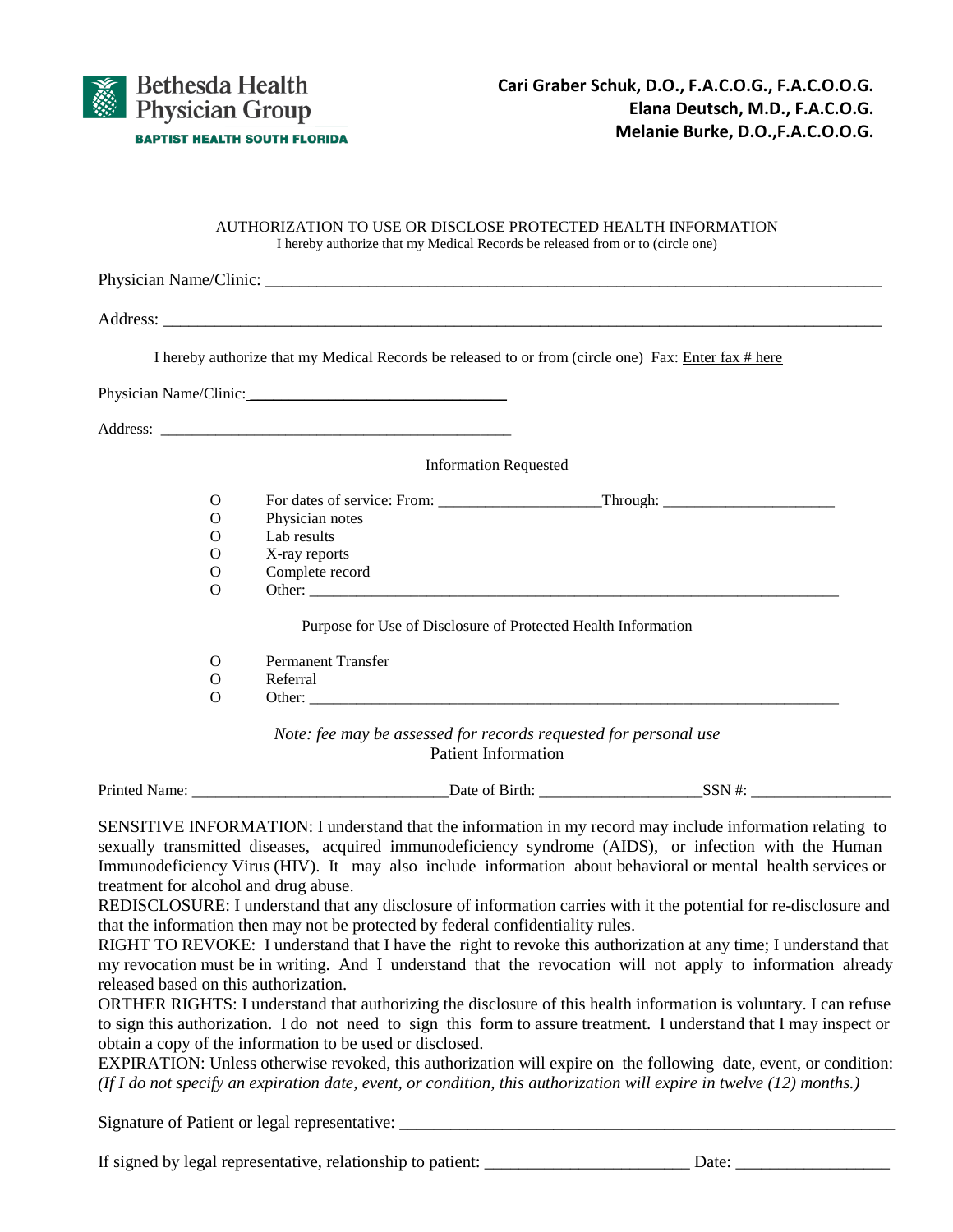

# Appointment Cancellation/No Show Policy

Our practice is committed to providing quality healthcare to our patients. We work diligently to maintain the highest level of personalized services and make every effort to accommodate our patient's needs for visits in a timely manner.

We understand that emergencies arise, however, when a patient cancels an appointment without adequate notice or misses an appointment without any notice, we cannot use the time to service the needs of other patients. You will receive a call two days before your appointment to confirm your appointment. Failure to cancel or reschedule your appointment at least 24 hours prior to your scheduled appointment will result in the following:

- $\bullet$  1<sup>st</sup> occurrence: Verbal warning
- 2<sup>nd</sup> occurrence: \$25 charge with additional warning of possible discharge
- $\bullet$  3<sup>rd</sup> occurrence: Provider can approve discharging the patient from the practice

Thank you for your consideration and understanding of our policy. Please sign below attesting that you have read and understand the cancellation/no show policy.

Patient Signature Date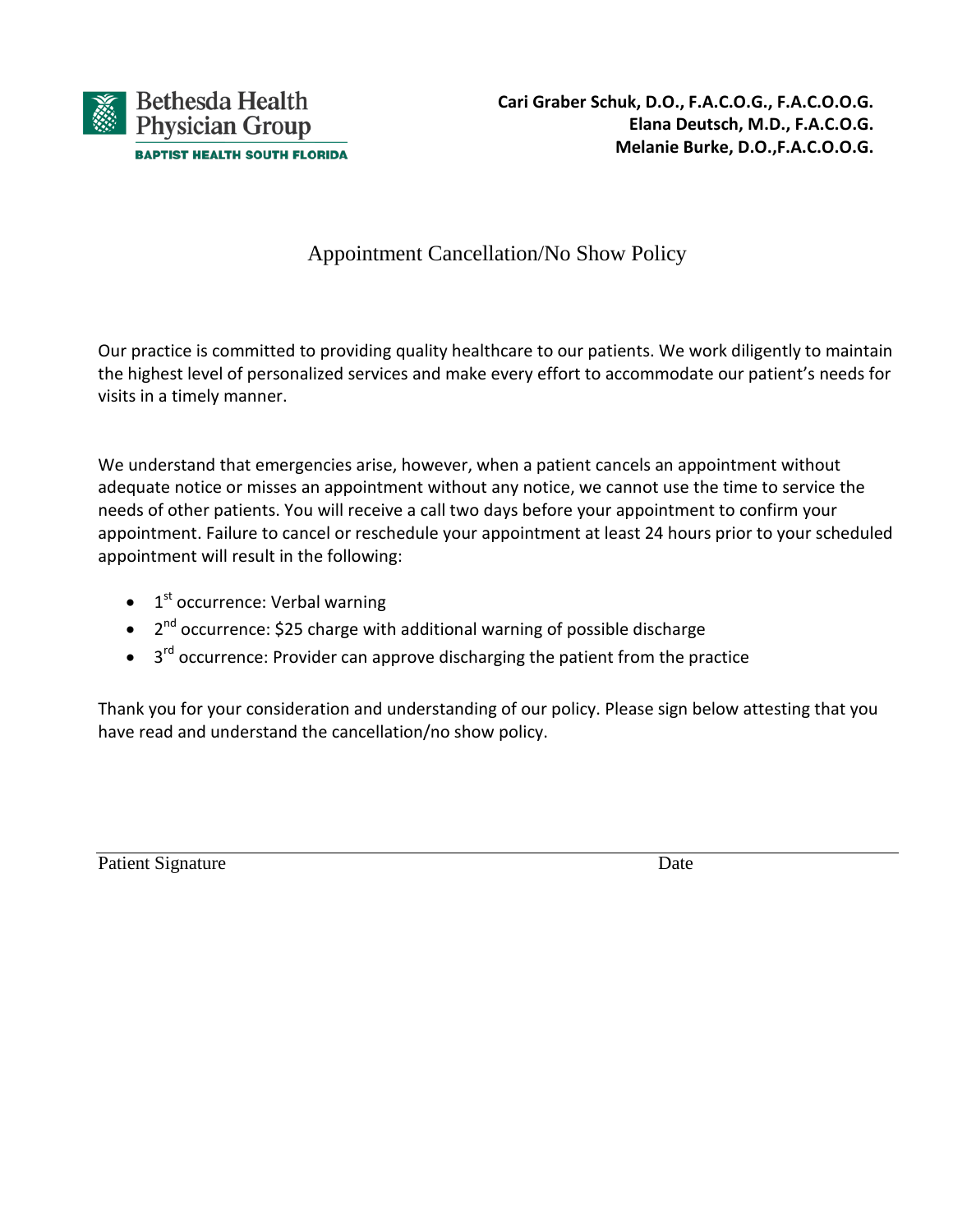

### **New Patient History**

|                                                                                                                                                                |                                                                                                                                                                                                                                      | Welcome to our practice. Please provide us with the most accurate and thorough       |                                          |
|----------------------------------------------------------------------------------------------------------------------------------------------------------------|--------------------------------------------------------------------------------------------------------------------------------------------------------------------------------------------------------------------------------------|--------------------------------------------------------------------------------------|------------------------------------------|
|                                                                                                                                                                |                                                                                                                                                                                                                                      | description of your history. This will help us to give you our best care. Thank you. |                                          |
|                                                                                                                                                                |                                                                                                                                                                                                                                      |                                                                                      |                                          |
| Age:                                                                                                                                                           |                                                                                                                                                                                                                                      |                                                                                      |                                          |
| What is your reason for coming to see your doctor today? _______________________                                                                               |                                                                                                                                                                                                                                      |                                                                                      |                                          |
| When was your last visit to the Gynecologist?<br>The manufacture of the contract of the state of the state of the state of the state of the state of the state |                                                                                                                                                                                                                                      |                                                                                      |                                          |
| <b>Your Medical History</b>                                                                                                                                    |                                                                                                                                                                                                                                      |                                                                                      |                                          |
| Do you or have you had any of the following medical conditions? If yes, please provide                                                                         |                                                                                                                                                                                                                                      |                                                                                      |                                          |
| the year you were diagnosed.                                                                                                                                   |                                                                                                                                                                                                                                      |                                                                                      |                                          |
| Condition                                                                                                                                                      | Diagnosed Date                                                                                                                                                                                                                       | Condition                                                                            | Diagnosed Date                           |
| ___ High Blood Pressure                                                                                                                                        |                                                                                                                                                                                                                                      | ___ History of Stroke                                                                | <u> Liston College (College College)</u> |
| __ High Cholesterol                                                                                                                                            | <u> The Common State State State State State State State State State State State State State State State State State State State State State State State State State State State State State State State State State State State</u> | __ History of Heart Attack                                                           | $\overline{\phantom{a}}$                 |
| Diabetes                                                                                                                                                       | <u> De Carlos de Carlos de Ca</u>                                                                                                                                                                                                    | Congestive Heart Failure                                                             | <b>Contract Contract Contract</b>        |
| __ Hypothyroidism                                                                                                                                              | and the company of the                                                                                                                                                                                                               | __ Depression                                                                        |                                          |
| Lupus                                                                                                                                                          | <u> De Carlos de Carlos de Carlos de Carlos de Carlos de Carlos de Carlos de Carlos de Carlos de Carlos de Carlos de Carlos de Carlos de Carlos de Carlos de Carlos de Carlos de Carlos de Carlos de Carlos de Carlos de Carlos </u> | _ Anxiety                                                                            |                                          |
| _ Fibromyalgia                                                                                                                                                 |                                                                                                                                                                                                                                      | Migraines                                                                            |                                          |
| Osteoporosis                                                                                                                                                   |                                                                                                                                                                                                                                      | History of Deep Vein                                                                 |                                          |
| Thrombosis or pulmonary embolus                                                                                                                                |                                                                                                                                                                                                                                      |                                                                                      |                                          |
| Asthma                                                                                                                                                         |                                                                                                                                                                                                                                      | Cancer                                                                               |                                          |
|                                                                                                                                                                |                                                                                                                                                                                                                                      | If so what kind?                                                                     |                                          |
| Other:                                                                                                                                                         |                                                                                                                                                                                                                                      |                                                                                      |                                          |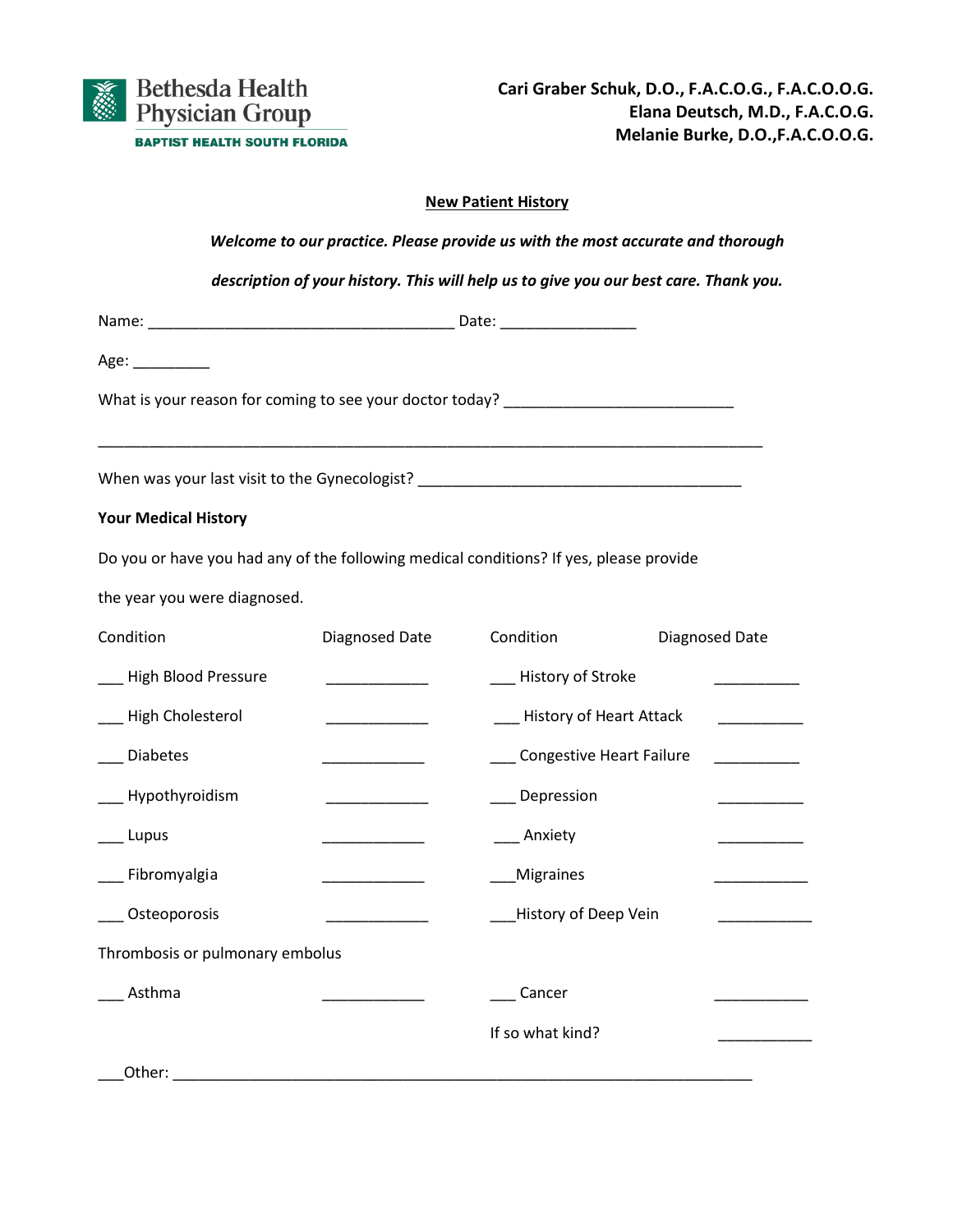

### **Surgical History**

What surgeries have you had in your life and what year were they performed?

| <b>Surgery</b> | <b>Date</b>                                                                                                                                                                                | <b>Surgery</b> | <u>Date</u>                                                                                         | <b>Surgery</b> | Date |
|----------------|--------------------------------------------------------------------------------------------------------------------------------------------------------------------------------------------|----------------|-----------------------------------------------------------------------------------------------------|----------------|------|
|                | $\qquad \qquad \qquad$ ( ) Tonsils $\qquad \qquad \qquad$                                                                                                                                  |                |                                                                                                     |                |      |
|                |                                                                                                                                                                                            |                | ____()Gallbladder___________  _____( )Uterus & ovaries __________   ____( )Appendix _________       |                |      |
|                |                                                                                                                                                                                            |                | ____( ) Hernia _________    ____( ) Cryo/freezing of cervix________ ____( ) Breast Surgery ________ |                |      |
|                |                                                                                                                                                                                            |                | ____( ) C-section _________   ____( ) Bladder lift _________      ____( ) Plastic Surgery ________  |                |      |
|                |                                                                                                                                                                                            |                | ___() cone biopsy/LEEP of cervix ___() Hip replacement________________() D & C _______              |                |      |
|                |                                                                                                                                                                                            |                |                                                                                                     |                |      |
|                |                                                                                                                                                                                            |                | Obstetrical History (If you have never been pregnant, check N/A)                                    | $\bigcup$ N/A  |      |
|                | How many times have you been pregnant? ____<br>How many vaginal deliveries have you had? ____<br>How many cesarean sections have you had? ____<br>How many miscarriages have you had? ____ |                | How many preterm deliveries have you had (delivery before 37 weeks)? ___                            |                |      |
|                | المعط يبمن منبعط يتمعوه ومعتقبة معرونا ومستحدث ومستحدث                                                                                                                                     |                |                                                                                                     |                |      |

How many terminations of pregnancy have you had?  $\frac{1}{\sqrt{1-\frac{1}{n}}}$ 

How many living children do you have? \_\_\_

| Date of<br><b>Delivery</b> | <b>Weeks</b><br>pregnant<br>at<br>delivery | <b>Birth</b><br>Weight | Female/<br><b>Male</b><br>(M or F) | Vaginal<br><b>or</b><br>C-Section?<br>(V or C) | Vacuum<br><b>or</b><br>Forceps?<br>$(V \text{ or } F)$ | Did you<br>deliver<br>before 37<br>weeks of<br>pregnancy?<br>$(Y \text{ or } N)$ | Did you have high<br>blood pressure,<br>diabetes, or<br>blood clots<br>during<br>pregnancy?<br>$(Y \text{ or } N)$ | <b>Breastfed?</b><br>$(Y \text{ or } N)$ |
|----------------------------|--------------------------------------------|------------------------|------------------------------------|------------------------------------------------|--------------------------------------------------------|----------------------------------------------------------------------------------|--------------------------------------------------------------------------------------------------------------------|------------------------------------------|
|                            |                                            |                        |                                    |                                                |                                                        |                                                                                  |                                                                                                                    |                                          |
|                            |                                            |                        |                                    |                                                |                                                        |                                                                                  |                                                                                                                    |                                          |
|                            |                                            |                        |                                    |                                                |                                                        |                                                                                  |                                                                                                                    |                                          |
|                            |                                            |                        |                                    |                                                |                                                        |                                                                                  |                                                                                                                    |                                          |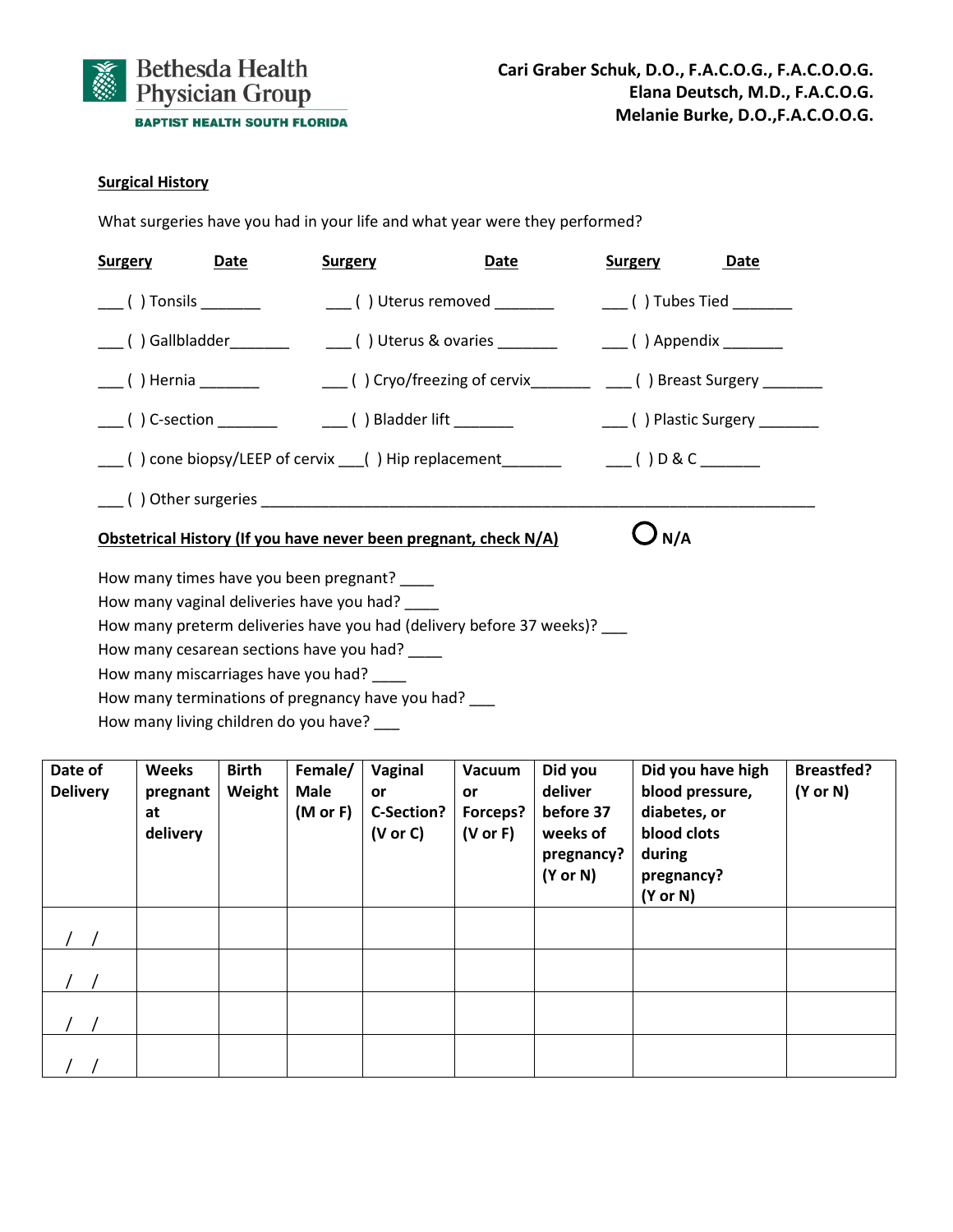

### **Gynecologic History**

Do you have or have you been diagnosed with any of the following?

| Fibroids                                                                                    | _ Urinary incontinence                                                                                                                                                                                                                                                                       | Decreased sex drive                                                                  |
|---------------------------------------------------------------------------------------------|----------------------------------------------------------------------------------------------------------------------------------------------------------------------------------------------------------------------------------------------------------------------------------------------|--------------------------------------------------------------------------------------|
| Endometriosis                                                                               | __ Pelvic organ prolapsed                                                                                                                                                                                                                                                                    | Ovarian cysts                                                                        |
| Infertility                                                                                 | _ Chronic yeast infections                                                                                                                                                                                                                                                                   | _ Heavy bleeding                                                                     |
| __ Irregular periods                                                                        | __ Chlamydia                                                                                                                                                                                                                                                                                 | Abnormal pap smears                                                                  |
| Gonorrhea                                                                                   | Breast cysts or masses                                                                                                                                                                                                                                                                       | Syphilis                                                                             |
| Chronic pelvic pain                                                                         | HIV                                                                                                                                                                                                                                                                                          | Hepatitis                                                                            |
| Hot flashes                                                                                 | __ Pelvic inflammation                                                                                                                                                                                                                                                                       | Trichomonas                                                                          |
| Insomnia                                                                                    | ___ Chronic urinary infections                                                                                                                                                                                                                                                               | __ Genital Warts                                                                     |
| Vaginal dryness                                                                             | ___ Chronic bacterial vaginosis                                                                                                                                                                                                                                                              |                                                                                      |
| Postmenopausal bleeding                                                                     |                                                                                                                                                                                                                                                                                              |                                                                                      |
| Do you use birth control now? Yes or No<br>٠<br>If yes, what kind? ________________________ | Are you on hormone therapy now for menopausal symptoms? Yes or No<br>Have you ever been on Hormone therapy (ex. Pills, creams, patch)?<br>If yes, for how many years? __________________                                                                                                     | Yes or No                                                                            |
| <b>Bleeding History</b>                                                                     |                                                                                                                                                                                                                                                                                              |                                                                                      |
|                                                                                             | What was the first day of your last menstrual period?                                                                                                                                                                                                                                        | What age was your first period? If postmenopausal, at what age was your last period? |
| Do you get your period monthly?                                                             | On average, how many days do/did your periods last?<br>Have you ever had severe pain or heavy bleeding with your periods?<br>Do you have bleeding or spotting after intercourse?<br>Do you ever get more than one period in a month?<br>Have you ever had a blood transfusion? _____________ |                                                                                      |
|                                                                                             | Have you ever had any spotting or bleeding after menopause?                                                                                                                                                                                                                                  |                                                                                      |